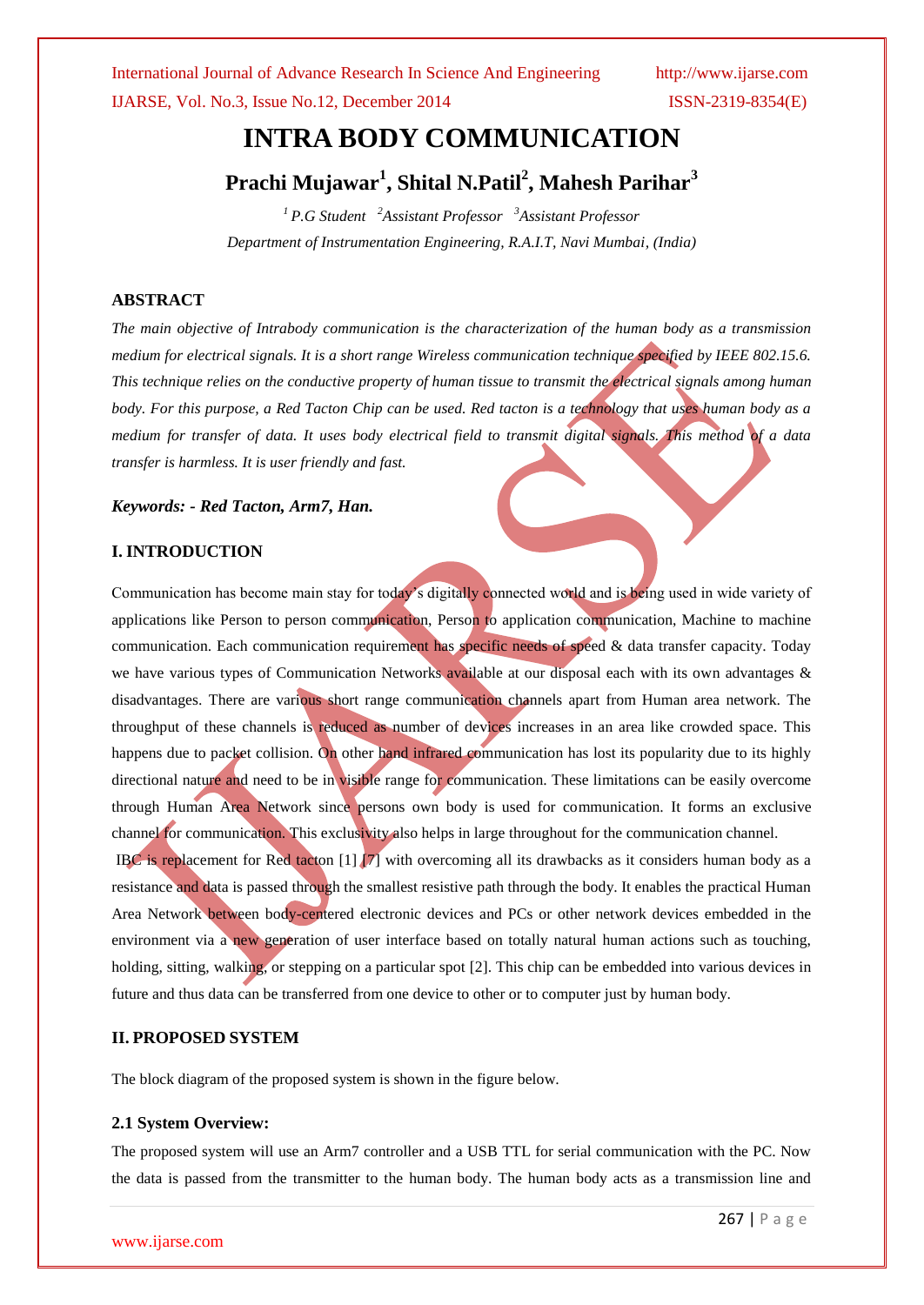### IJARSE, Vol. No.3, Issue No.12, December 2014 ISSN-2319-8354(E)

passes the same data to the receiver. The copper pad is used for conduction of electrical signals from the body to the circuitry at both the ends i.e. transmitter as well as receiver. The amplifier is used to amplify the attenuated signals that are obtained from the human Body.



## **Fig1: Block Diagram**

These signals are given to the controller and the controller helps to display the signals on the PC. Here both way communications is possible. Microcontroller monitors the complete system. Power supply unit will supply the various voltage requirements of each unit. This will be consists of transformer, rectifier, filter and regulator. The rectifier used here will be Bridge Rectifier. It will convert 230VAC into desired 5V/12V DC.

#### **2.2 Techniques Used**

A variety of IBC techniques have been proposed, which can be grouped into three main approaches: galvanic coupling, capacitive coupling and waveguide methods [3]. The first two rely on the coupling of low frequency, low-level currents and voltages into the human body, respectively, whereas in the last technique, an electromagnetic wave propagates through the body, which is commonly associated with the use of higher frequencies, thus involving a non negligible radiation component into the air. The most common of all are galvanic and capacitive coupling techniques, which are more suitable when lower frequency ranges are considered.

#### **2.3 Features**

The Following are the prominent features of the above discussed system.

- 1. It is found that body channel has lower attenuation than the air channel which implies the lower transmission power required for IBC.
- 2. Advantages of IBC over usual wireless RF standards such as Bluetooth and Zigbee are[4]:
- (i) IBC is based on near-field coupling; in such a way that majority of the signal is confined through the surface of the body without much energy being radiated into the air compared to Bluetooth and Zigbee.
- (ii) IBC technique has less electromagnetic interference and less susceptible to external interference.
- (iii) Transferring data through Bluetooth involves: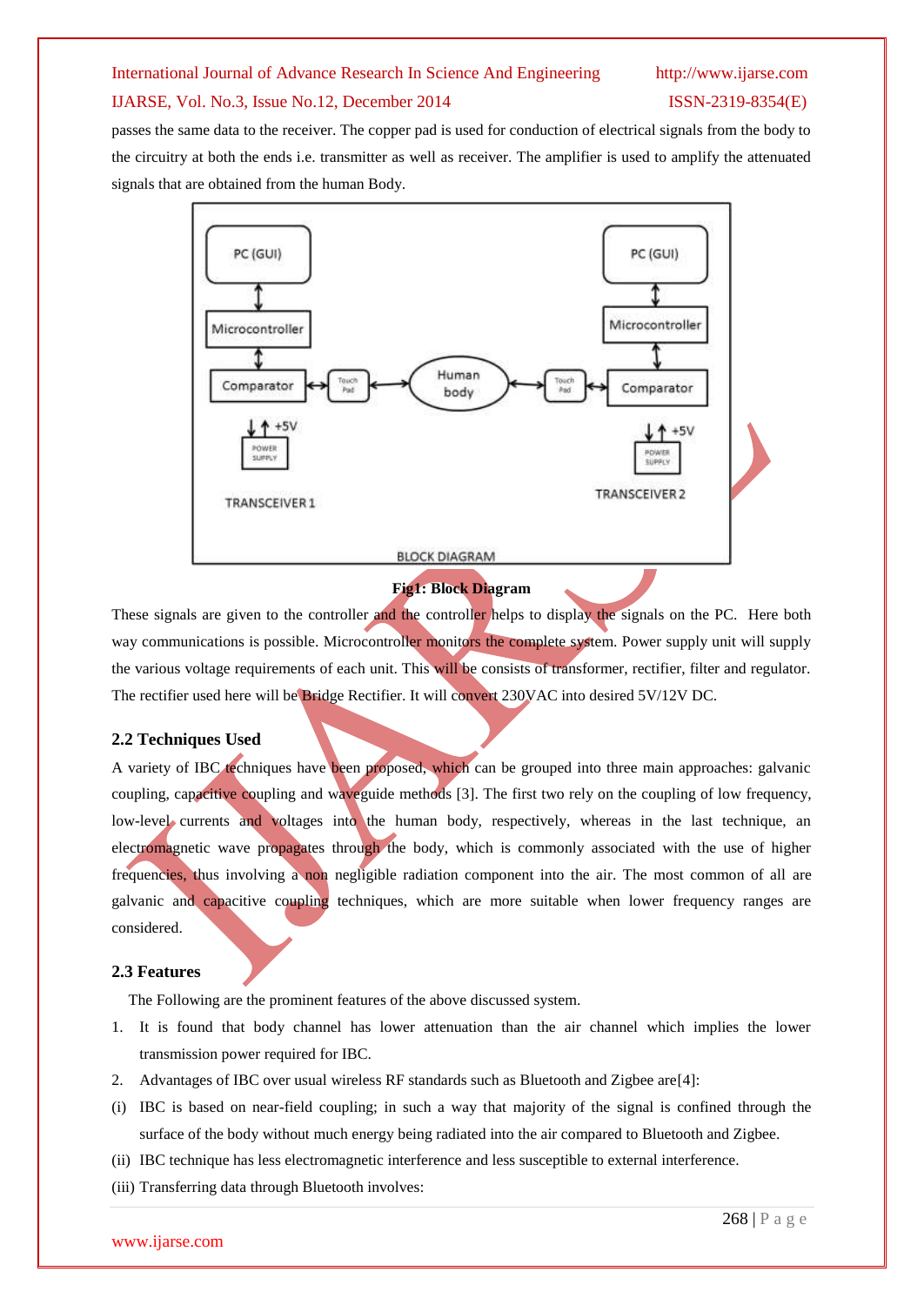IJARSE, Vol. No.3, Issue No.12, December 2014 ISSN-2319-8354(E)

- Search for device
- Connecting the two devices
- Selecting the data
- Transfer of data

This can be time consuming. Specially connecting the phone with Laptops or computers through bluetooth takes more time. Again IBC can avoid these problems.

#### **2.4 Technology & Programming Languages**

As microcontrollers are the core of these days digital circuit design in industry, this system uses ARM7 processor for the centralized operation and digital processing. The technology used here is embedded technology which is the future of today's modern electronics.

The followings are the various Programming Languages & Technologies that are going to be used in the proposed system,

*For Embedded System,*

- Embedded Technology,
- Embedded C Keil Compiler,
- Eagle Software for PCB Designing,

*For PC System,*

- VB.net 2008 Based Application Software,
- File Handling,
- Serial Communication Protocol,

### **III. SCOPE OF THE PROJECT**

The study is limited to PC to PC Data Transfer of Business Card and Files using Human Area Network. It uses Serial Communication Protocol. Java Micro Edition 2.0 (J2ME) and Embedded C is used for programming. Copper Plates and ARM 7 are used as transmitter and receiver. The system enables file or data transfer through ARM 7 and copper plate.

## **IV. APPLICATIONS**

There could be several applications of IBC. Few of them are listed below:

- 1. Reduces a huge number of sensor wires around patient in ICU. Patient with number of wireless sensors with inbuilt Red Tacton chip on body which gives connectivity to the system. Data signals from the red tacton chip comes to the system and thus is analysed [9].
- 2. **Easy print**

Printer with in-built Red Tacton Chip and user with Red Tacton chip in-built in the cell phone. Now if the user wants to print a file, he will simply select the file from the cell phone and touch the exposed Red Tacton chip on the printer. The file gets transferred through the body to the printer and gets printed[6].

3. **Security Purpose:**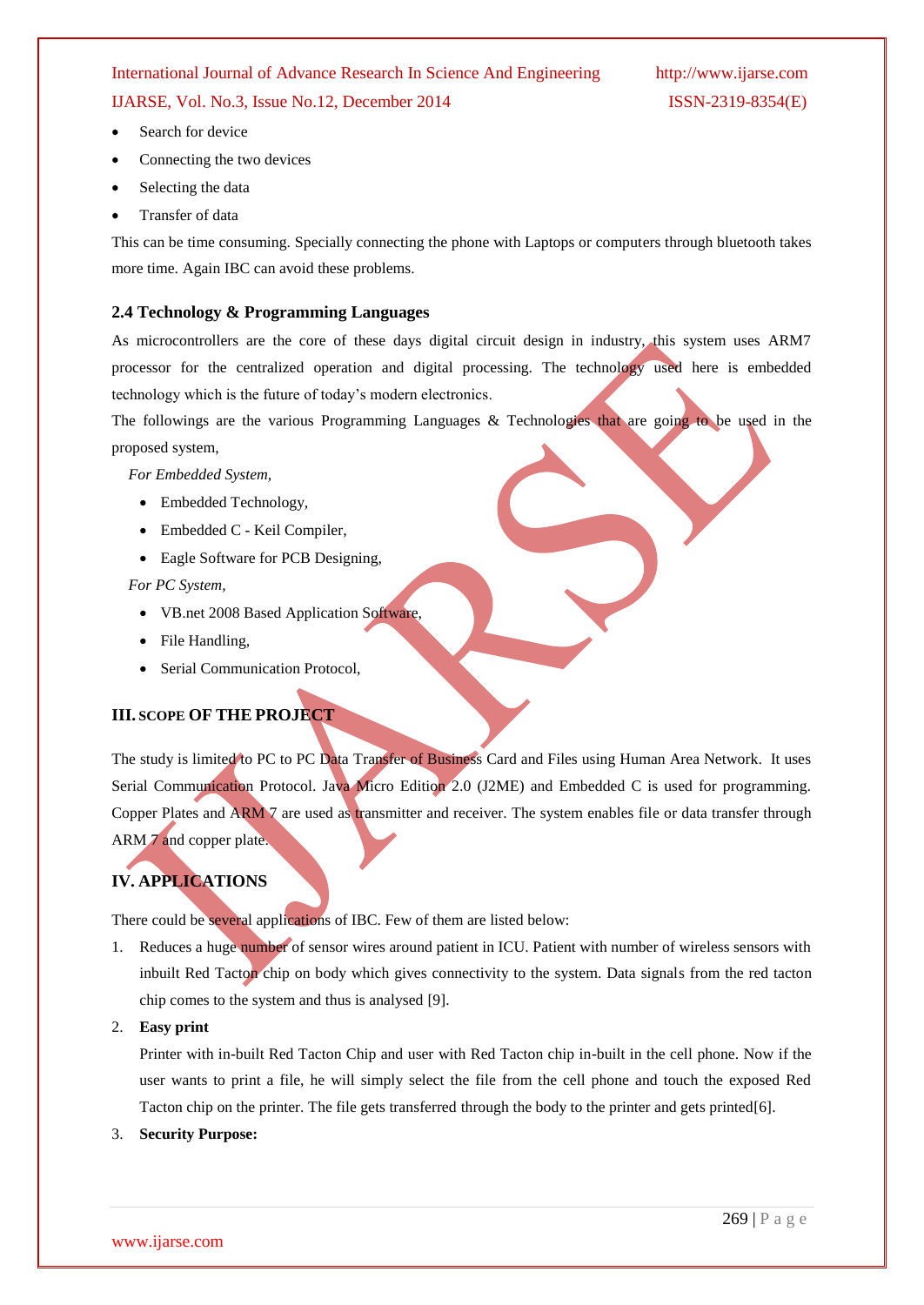#### IJARSE, Vol. No.3, Issue No.12, December 2014 ISSN-2319-8354(E)

User wants to open the locked door whose handle is with in-built red tacton chip. The user will simply hold his phone with in-built Red Tacton chip in one hand and touch the handle with his other hand. The door gets opened [6].

#### 4. **Easy transfer of data:**

Two people want to share the data in their mobile phones with in-built Red tacton chip. The data can be sent by selecting the data on one phone and just by touching the body of another the data gets transferred to the other phone.

#### **V. CONCLUSION**

Innovative communication technologies for data exchange between on-body and handheld devices are emerging. Intra-body communication utilizes the human body as part of the transmission system; the body becomes the transmission medium for electrical signals. Among the body transmission principles, the method of galvanic coupling is the most promising principle for interconnecting devices. Alternating currents are coupled into the human tissue by copper pad and detected at other body locations as a potential difference by a second copper pad. In this dissertation implementation of Human Area Network for transmitting data between two mobile handsets is demonstrated. The induced data rate is 9600 bps, and the peak current is limited to 10mA. This demonstrates the ease of implementation of such technology. This technology can be used for various other applications. Using the technique demonstrated we can have secure, Low power consuming and device independent communication channel. Some of the applications of this Technology are-

- Communication between two devices with same user
- Communication or data transfer between two people when they shake hands

# **VI. RECOMMENDATIONS FOR THE FUTURE RESEARCH**

Although we have discussed the topic and research done so far extensively; there is scope for improvement in this field. One of the key concern for Human Area Network is the behaviour of such communication when Human Body is in motion. As body movement severely impacts the received signal strength [8]. Also, research needs to be done on data transfer rate variation due to body movement. This is critical since most of the practical implementation of this technology will involve body movement.

The success of many new technologies has been driven by standardization. Standardization drives adoptability and helps by making devices interoperable. It also drives down cost of owning the technology or devices. Interoperability, user convenience & low cost are critical success factor for any technology in mass market. Standardization of Human Area Network protocol will help in driving its growth.

Since, Human Area Network involves passing signal through human body. It is critical to have extensive medical studies and clinical trials done. This will help in securing support from medical field for this type of communication which will be critical for mass adoption.

#### **REFERENCES**

[1] NTT (February 2005). "RedTacton: An innovative HumanArea Networking technology".[Online].Available: <http://www.ntt.co.jp/news/news05e/0502/050218.html>